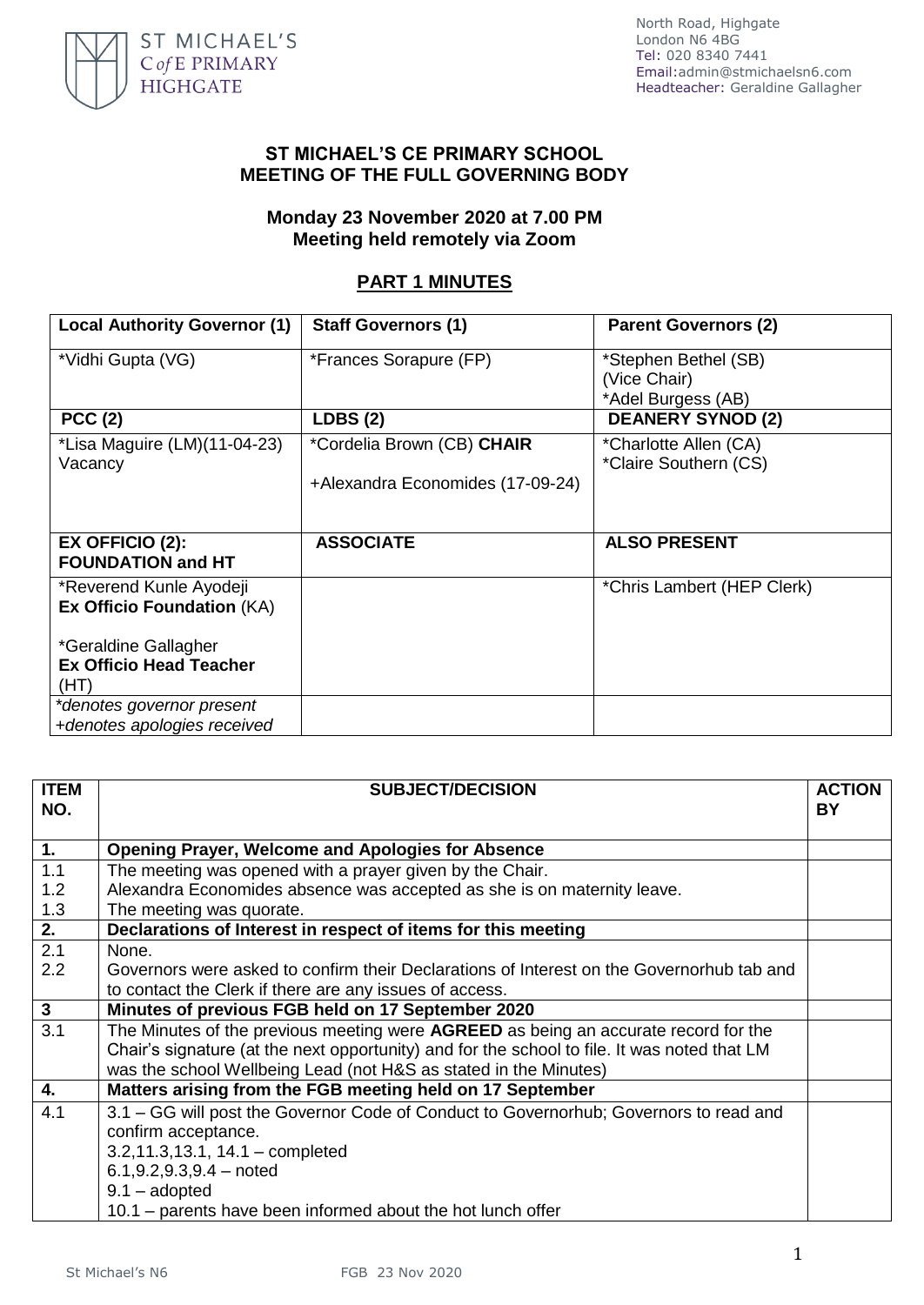

|           | 13.2 – on Government advice FGB meetings to continue to be held remotely on Zoom                                                                                                                                                                                                                                                                                                                                                                                                                                                                                                                                                                                                                                                                                                                                                                            |
|-----------|-------------------------------------------------------------------------------------------------------------------------------------------------------------------------------------------------------------------------------------------------------------------------------------------------------------------------------------------------------------------------------------------------------------------------------------------------------------------------------------------------------------------------------------------------------------------------------------------------------------------------------------------------------------------------------------------------------------------------------------------------------------------------------------------------------------------------------------------------------------|
| 5.<br>5.1 | <b>Strategy Update</b><br>CS reported on the meeting of the Strategy Group, held in September.                                                                                                                                                                                                                                                                                                                                                                                                                                                                                                                                                                                                                                                                                                                                                              |
| 5.2       | It was noted that there were some governance issues with the Governor's Fund that<br>required action. CS confirmed that that she had taken informal advice from a solicitor<br>specialising in charity law. In summary, CS considered that the best approach would be to<br>prepare a new governing document to be adopted by the group and a short letter should be<br>written to the charity commission regarding this.<br>Action: CS to prepare a detailed note to the governors with accompanying<br>paperwork for consideration at the next meeting.                                                                                                                                                                                                                                                                                                   |
| 5.3       | It was noted that under the revised Constitution Governor funds would be reported to FGB<br>as part of the school financial report. It was suggested that management of the Governor<br>funds would be included in the remit of the school business manager<br>Action: GG to speak to SBM about an additional responsibility, managing the<br><b>Governors Fund.</b>                                                                                                                                                                                                                                                                                                                                                                                                                                                                                        |
| 5.4       | It was noted that the Fund would still require an independent annual audit.<br>Action: GG and CS to discuss the proposal before talking to possible candidates.                                                                                                                                                                                                                                                                                                                                                                                                                                                                                                                                                                                                                                                                                             |
| 5.5       | It was noted that the expectation was that all Governors would be trustees of the Fund and<br>the current Trustees of the Fund would be expected to resign under the new arrangement.<br>Action: CS will prepare an information pack for Governors                                                                                                                                                                                                                                                                                                                                                                                                                                                                                                                                                                                                          |
| 5.6       | CB thanked CS for her support and contribution in addressing this significant issue                                                                                                                                                                                                                                                                                                                                                                                                                                                                                                                                                                                                                                                                                                                                                                         |
| 5.7       | It was noted that CB, CA and SB had reworked the Governors' Strategic Improvement Plan<br>which now clearly describes the strategic aims and direction of the school and would serve<br>to inform new Governors as part of their induction. Some minor amendments were required<br>to reflect the most current position. It was suggested that as this was a live, working<br>document it should be posted to Governorhub for easy access.<br>Action: Strategy Plan to be posted to Governorhub.                                                                                                                                                                                                                                                                                                                                                            |
| 5.8       | Governors noted that at the outset of the plan to re-develop the Library an indicative budget<br>of £12k - £17k was set. It was noted that cost was indicative but not the main driver as this<br>project should signal the school's commitment to its learning objectives. GG described the<br>three costed proposals - Gold (£22k), Silver (£19.6k) and Bronze (£17.8k). The price<br>variation reflected choice of materials and specifications. It was noted that issues about<br>furniture, cupboard space, and acoustics were being discussed. Governors noted the<br>original indicative budget range but suggested that this was a flagship project and should<br>signify to parents the school's commitment to learning as part of whole school<br>development.<br>Action: Governors approved the Gold proposal for the Library and a £22k project |
| 5.9       | cost.<br>It was reported the school was preparing an £8-10k bid to Foyles for books for the Library.<br>This bid would take account of the current library stock and identify gaps in reading<br>material. Governors suggested that donations of used books from parents might be one<br>way to replenish stock but this was discounted as the school required specific stock items<br>rather than a disconnected and extended range of reading material. It was suggested that<br>parents could be involved with fundraising for future book purchases.                                                                                                                                                                                                                                                                                                    |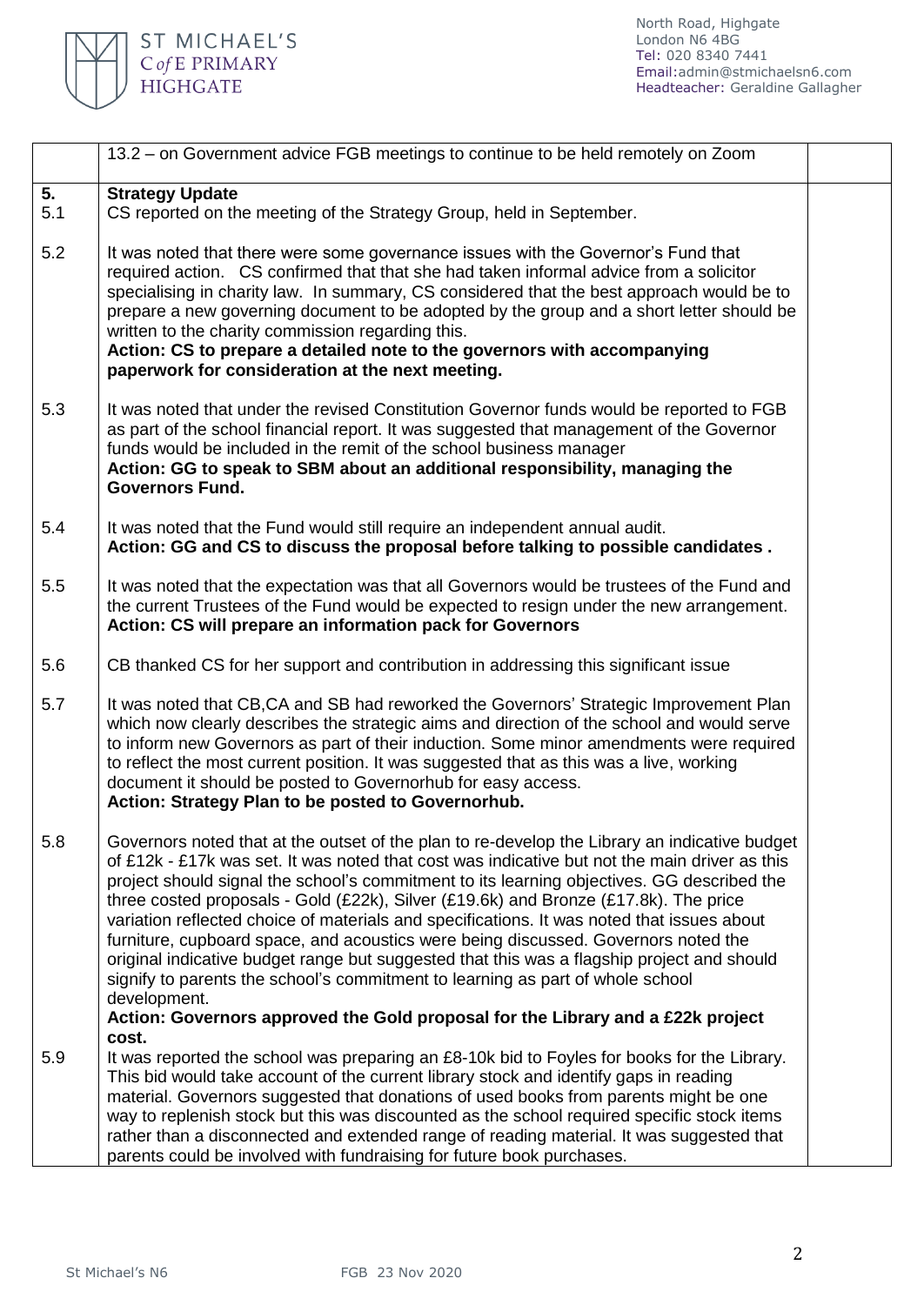North Road, Highgate London N6 4BG Tel: 020 8340 7441 Email[:admin@stmichaelsn6.com](mailto:admin@stmichaelsn6.com) Headteacher: Geraldine Gallagher

| 6.1<br><b>Finance and Premises Committee</b><br>AB gave her verbal report. It was noted that the impact of Covid on the school's financial |  |
|--------------------------------------------------------------------------------------------------------------------------------------------|--|
|                                                                                                                                            |  |
|                                                                                                                                            |  |
| position had been significant and the school was now forecasting an in-year deficit of                                                     |  |
| £120k, subject to final quarter results. Governors noted that a call on Reserves would be                                                  |  |
| required to support the school for this year and to support in part the budget year 2021 /22.                                              |  |
| It was still expected that there would be loss of income in Summer Term 2021 as the                                                        |  |
| income from school clubs and lettings would be reduced and cleaning costs and health and                                                   |  |
| safety management costs would still be incurred. It was noted that the bid made for                                                        |  |
| recovery of Covid related expenditure had been largely unsuccessful and there were no                                                      |  |
| further bids possible. This was a typical response from Government among schools in the                                                    |  |
| NLC. As the school was open throughout the initial lockdown there was little opportunity to                                                |  |
| save marginal costs.                                                                                                                       |  |
| 6.2<br>CS suggested that the strength of the school financial management was reflected in its                                              |  |
| ability to weather the current situation this year and still have funds to support the next                                                |  |
| budget year. Once the Covid situation had passed the emphasis would be towards re-                                                         |  |
| establishing healthy Reserves. Governors agreed with this position.                                                                        |  |
| 6.3<br>It was noted that the big projects were financed from Governor funds, so unaffected by the                                          |  |
| schools expected in-year deficit.                                                                                                          |  |
| CB stated that she would write to parents about the benefits to the school of regular<br>6.4                                               |  |
| voluntary contributions as a means to support long term school development. It was noted                                                   |  |
| that these additional funds would reduce the pressure on the DfE income as this was                                                        |  |
| largely allocated to support staff salaries.                                                                                               |  |
| Action: CB to write to parents on the issue of voluntary contributions.                                                                    |  |
|                                                                                                                                            |  |
| <b>Children's Committee</b><br>6.5                                                                                                         |  |
| CA gave her verbal report. It was noted that since returning in September children and staff<br>6.6                                        |  |
| were operating in bubbles with limited cross movement to reduce possible contamination.                                                    |  |
| An initial emphasis had been given to pupil's wellbeing and there was now evident progress                                                 |  |
| being made in reading and maths. The remote learning platform was operating efficiently. It                                                |  |
| was noted the school was preparing for a possible Ofsted inspection in early 2021. SB was                                                  |  |
| noted as the Remote Learning Link Governor; LM was the Wellbeing Link Governor.                                                            |  |
| 6.7<br>Attendance was reported to be very good and staff retention and attendance was also                                                 |  |
| positive.                                                                                                                                  |  |
| 6.8<br>CA reported that the SEF and LIP had been approved by the Committee; Governors noted                                                |  |
| the documents and Ratified both the SEF and LIP. CA Reported that the Pupil Premium                                                        |  |
| and PE Premium Reports had been approved by the Committee. Governors noted both                                                            |  |
| documents and Ratified both. It was noted that pupil data analysis had been curtailed by                                                   |  |
| Covid but in future there would a wider range of detail on the pupil cohort.                                                               |  |
| 7.<br><b>Recovery Planning</b>                                                                                                             |  |
| 7.1<br>This was a standing item on the FGB agenda for 2020 /21. The document had been                                                      |  |
| circulated in advance and comments were received: CB and LM were due to discuss the                                                        |  |
| scope of the Wellbeing Link Governor role; the reference to reading ability would be                                                       |  |
| updated to report on the bid being prepared to Foyles for books; FS described the theory of                                                |  |
| the Growth Mindset whereby children were encouraged to accept that mistakes occur as                                                       |  |
| part of learning and how learning was a progressive activity. It was noted that the website                                                |  |
| includes a short video in which pupils talk about the school's ethos, values and Growth<br>Mindset.                                        |  |
| 8<br><b>Headteacher's Report</b>                                                                                                           |  |
| 8.1<br>GG thanked all in the school community – parents, pupils staff, Governors - for their                                               |  |
| commitment, energy, focus and time in supporting the school during this exceptional period                                                 |  |
| under Covid. It was noted that pupils at all ages had adapted to and supported the new                                                     |  |
| routines which were a key priority in keeping all safe.                                                                                    |  |
| 8.2<br>It was noted that attendance was 97% (87% - 90% nationally). There had been no positive                                             |  |
| cases of Covid-19 among pupil or staff and pupils were happy to be at school. The focus                                                    |  |

ST MICHAEL'S

C of E PRIMARY<br>HIGHGATE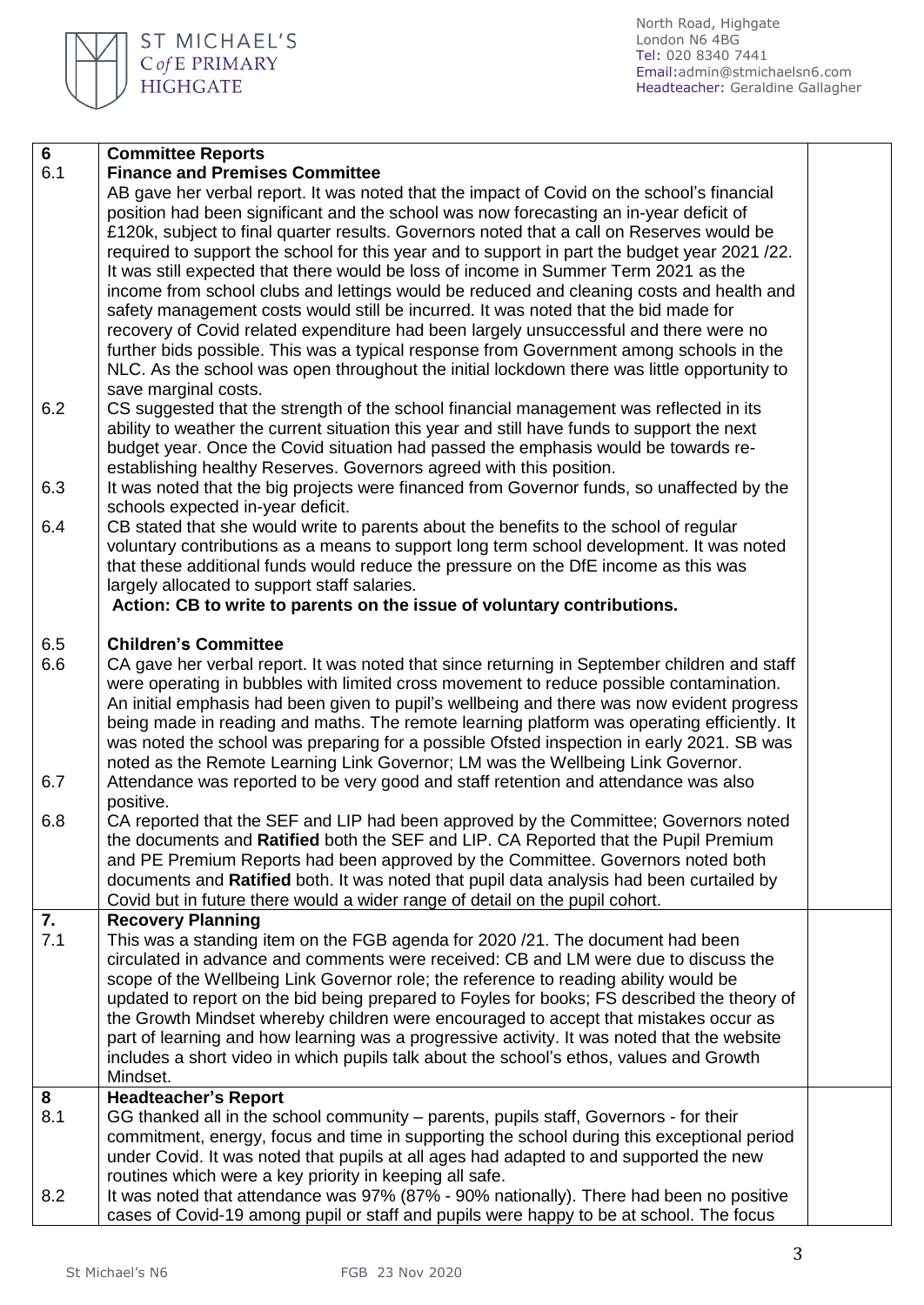

|      | and priority had been on risk management to keep all safe. The financial position had been<br>reported under the F&P report. Staff were now using CPOMS to record and monitor<br>instances of errant behaviour; this also enabled early intervention to be applied to best<br>effect using in-house resources. Governors noted that one incident of child to child bullying<br>had been reported and investigated. Parents of two children had been called in to discuss<br>an instance of using racialvocabulary. The situation had been addressed.                                                                                                                                                                                                                                                                                                                                                                                                                                                                                                                                               |
|------|----------------------------------------------------------------------------------------------------------------------------------------------------------------------------------------------------------------------------------------------------------------------------------------------------------------------------------------------------------------------------------------------------------------------------------------------------------------------------------------------------------------------------------------------------------------------------------------------------------------------------------------------------------------------------------------------------------------------------------------------------------------------------------------------------------------------------------------------------------------------------------------------------------------------------------------------------------------------------------------------------------------------------------------------------------------------------------------------------|
| 8.3  | Governors noted that new Phase leads had been appointed and there were new Leads in<br>History, Science and D&T. These appointments complement an already strong teaching<br>team.                                                                                                                                                                                                                                                                                                                                                                                                                                                                                                                                                                                                                                                                                                                                                                                                                                                                                                                 |
| 8.4  | Three virtual parents evenings had been held successfully and remote assemblies were<br>also taking place. A weekly Clergy assembly was held to support collective worship with<br>pupils. A virtual nativity play was being developed which will be circulated to parents. We<br>have made a virtual open morning which demonstrates the school ethos and is on the<br>website. And, a video of Early Years informs parents of the daily activities of the Nursery<br>and Reception classes.                                                                                                                                                                                                                                                                                                                                                                                                                                                                                                                                                                                                      |
| 8.5  |                                                                                                                                                                                                                                                                                                                                                                                                                                                                                                                                                                                                                                                                                                                                                                                                                                                                                                                                                                                                                                                                                                    |
| 8.6  | Governors were asked to consider a proposal to retain the early dismissal of spupils each<br>Friday for Y1 – Y6. IPaper outlining the proposal was circulated prior to the meeting, which<br>outlined Teaching contact time prior to Covid and now. Contact time is higher than the 25<br>hours proposed in Scotland. It was noted that time spent on planning, preparation and<br>administration (PPA) was ringfenced time and even more essential under the Covid<br>restrictions which reduced the need to cross over in to bubbles. Staff appreciate the time to<br>plan together and report that they and the children are very tired. The early dismissal<br>improves their wellbeing. Governors noted that staff attendance was higher than usual and<br>all were committed in meeting the current challenge of teaching. GG proposed that Friday<br>PM remains non-teaching time until Easter 2021 with a review to be made in Spring term<br>2021 about the Summer Term.<br>Action: Governors agreed to the proposal to continue with Friday dismissal<br>arrangements until Easter 2021. |
| 8.7  | It was noted that while parents are working from home this early closure was likely to be<br>acceptable but if that situation were to change their response might also change.<br>Action: GG to write to all parents explaining the rationale for the early closure of<br>school for Y1-Y6 on Fridays.                                                                                                                                                                                                                                                                                                                                                                                                                                                                                                                                                                                                                                                                                                                                                                                             |
| 8.8  | GG asked Governors to consider the proposal presented initially to the F&P Committee for<br>the purchase of additional equipment to support the remote learning programme. The<br>proposal sought approval for the purchase of 38 chromebooks at c£300each – at a total<br>cost of c£11,400. To further support remote learning the school wanted to purchase<br>microphones and stands that could be used in class to support children isolated elsewhere.<br>Governors challenged the case for these purchases and the longevity of the use of the<br>equipment. They were satisfied at the rationale for the chrome books for staff and noted<br>how the mic/ stands would support the longer term digital strategy.<br>Action: Governors approved a budget of £13,860 for the purchase of 38 Chrome<br>books and several mic and stands with funding to be drawn from the Governors<br>Fund.                                                                                                                                                                                                   |
| 8.9  | Governors asked that this additional equipment be referenced in the Digital Learning Policy<br>which should also detail the range of equipment per classroom, for future guidance.                                                                                                                                                                                                                                                                                                                                                                                                                                                                                                                                                                                                                                                                                                                                                                                                                                                                                                                 |
|      | Governors considered the paper circulated on the issue of the Touchpoint Cleaning<br>contract. Two options were described: a casual contract or fixed term. After considering the<br>merits of each option and noting the continuing cleaning demands being placed on the<br>school as part of its risk management it was agreed that the fixed term option be approved.                                                                                                                                                                                                                                                                                                                                                                                                                                                                                                                                                                                                                                                                                                                           |
| 8.10 | Action: Touchpoint Cleaning be retained on a fixed term contract to end of Summer                                                                                                                                                                                                                                                                                                                                                                                                                                                                                                                                                                                                                                                                                                                                                                                                                                                                                                                                                                                                                  |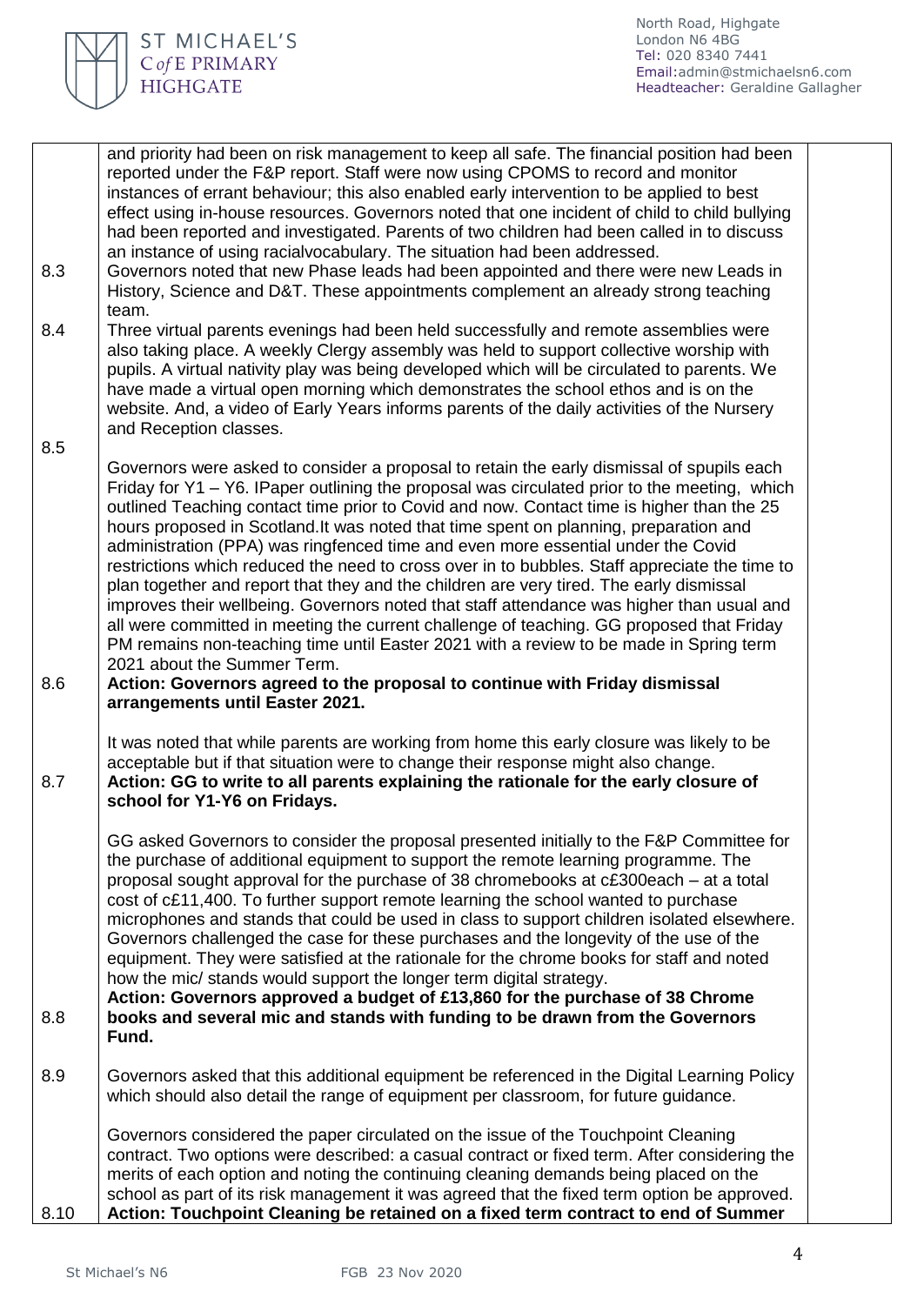

North Road, Highgate London N6 4BG Tel: 020 8340 7441 Email[:admin@stmichaelsn6.com](mailto:admin@stmichaelsn6.com) Headteacher: Geraldine Gallagher

|             | Term 2021 at a cost of £24k.                                                                                                                                                                                                                                                                                                                                                                                                                                                                                                                                                                                                   |  |
|-------------|--------------------------------------------------------------------------------------------------------------------------------------------------------------------------------------------------------------------------------------------------------------------------------------------------------------------------------------------------------------------------------------------------------------------------------------------------------------------------------------------------------------------------------------------------------------------------------------------------------------------------------|--|
| 8.11        | Governors were asked to consider a proposal to provide funds towards refreshments for<br>the staff Xmas party, as we have done in previous years. This would support an outdoor<br>event in the school grounds at the end of term.                                                                                                                                                                                                                                                                                                                                                                                             |  |
|             | Action: the proposal to provide funds towards the staff Xmas party was Approved.                                                                                                                                                                                                                                                                                                                                                                                                                                                                                                                                               |  |
|             | Governors were asked to consider and approve the staff INSET Days for 2021 /22. It was<br>noted that the school followed the LBH term dates but was permitted to use its discretion in<br>the allocation of the five permitted INSET days. GG described the benefit of using three<br>days at the start of the new academic year in September and two in the final days before<br>end of Autumn Term.                                                                                                                                                                                                                          |  |
| 9.          | Action: the five INSET Days in Autumn term 2021 were Approved.<br><b>Admissions Policy</b>                                                                                                                                                                                                                                                                                                                                                                                                                                                                                                                                     |  |
| 9.1         | Governors considered the draft Admissions Policy noting that there were some minor<br>inaccuracies which would be amended in the final version. There was a discussion about<br>the boundary map and how any change might help to attract a wider pupil cohort. The<br>process for an application to change the school boundary was noted. This would require<br>gove'rnors approval of the change, submission to LDBS for comments, and a public<br>consultation period of six weeks. Only if all stages were cleared could a change take effect.                                                                             |  |
| 9.2         | Governors agreed that they had no wish to change the map in such a way that would<br>impact adversely on a neighbouring church school.                                                                                                                                                                                                                                                                                                                                                                                                                                                                                         |  |
| 9.3         | It was noted that the impact of Covid and a lower birth rate was already having an impact<br>on primary school placements across the Borough with many schools reporting vacancies.<br>It was necessary for the school to plan forward to ensure that it could attract the pupils<br>required to maintain a full roll. Any reduction in pupil numbers would have financial and<br>budgetary consequences.                                                                                                                                                                                                                      |  |
|             | Action: A more detailed review of the Admissions policy and the boundary map<br>would be made in the Summer 2021 meeting                                                                                                                                                                                                                                                                                                                                                                                                                                                                                                       |  |
| 10.<br>10.1 | <b>Chair's Report</b><br>CB thanked the staff for their hard work, dedication and commitment to the school and the<br>Governors for their time, commitment and support in taking on new roles focused to<br>improving the school and the pupil experience. CB noted that much of her report had been<br>covered in the previous reports from the Headteacher and the Committee Chairs and had<br>no need to repeat items. She thanked the Admin team and Teachers for their efforts in<br>ensuring the virtual parents evenings went smoothly. Reference was made to the school'<br>financial situation – previously reported. |  |
| 10.2        | It was noted that Highgate school was planning further developments over the coming<br>years although how this might impact the school had yet to be determined.                                                                                                                                                                                                                                                                                                                                                                                                                                                               |  |
| 10.3        | It was noted that the school was following DfE guidance in ensuring its website was<br>compliant with best practice. The annual practice of sending Xmas cards with notes of<br>thanks to staff was discussed and responsibilities allocated for the signing of cards.                                                                                                                                                                                                                                                                                                                                                         |  |
| 11.         | <b>Governor Visits and Training</b>                                                                                                                                                                                                                                                                                                                                                                                                                                                                                                                                                                                            |  |
| 11.1        | It was noted that SB and CB had reviewed the Single Central Record and were impressed<br>by the detailed management of the Record.                                                                                                                                                                                                                                                                                                                                                                                                                                                                                             |  |
| 11.2        | CB reported on her virtual visit with Linda Kennedy, Inclusion Leader on 3 November. The<br>report would be circulated with the draft Minutes, for information. It was noted that<br>interventions were occurring across the school which was providing more consistent in-<br>class support and progression routes. The efforts being made to support both pupil and                                                                                                                                                                                                                                                          |  |
|             | staff wellbeing were noted.                                                                                                                                                                                                                                                                                                                                                                                                                                                                                                                                                                                                    |  |
| 11.3        | CB reported on her attendance at the Achieving Excellence seminar which provided some<br>useful points. It was noted that the schools Strategy Day was cited as an example of best<br>practice. CA reported that she was due to attend safeguarding training in January 2021. All<br>Governors were encouraged to sign up for safeguarding training before July 2021.                                                                                                                                                                                                                                                          |  |